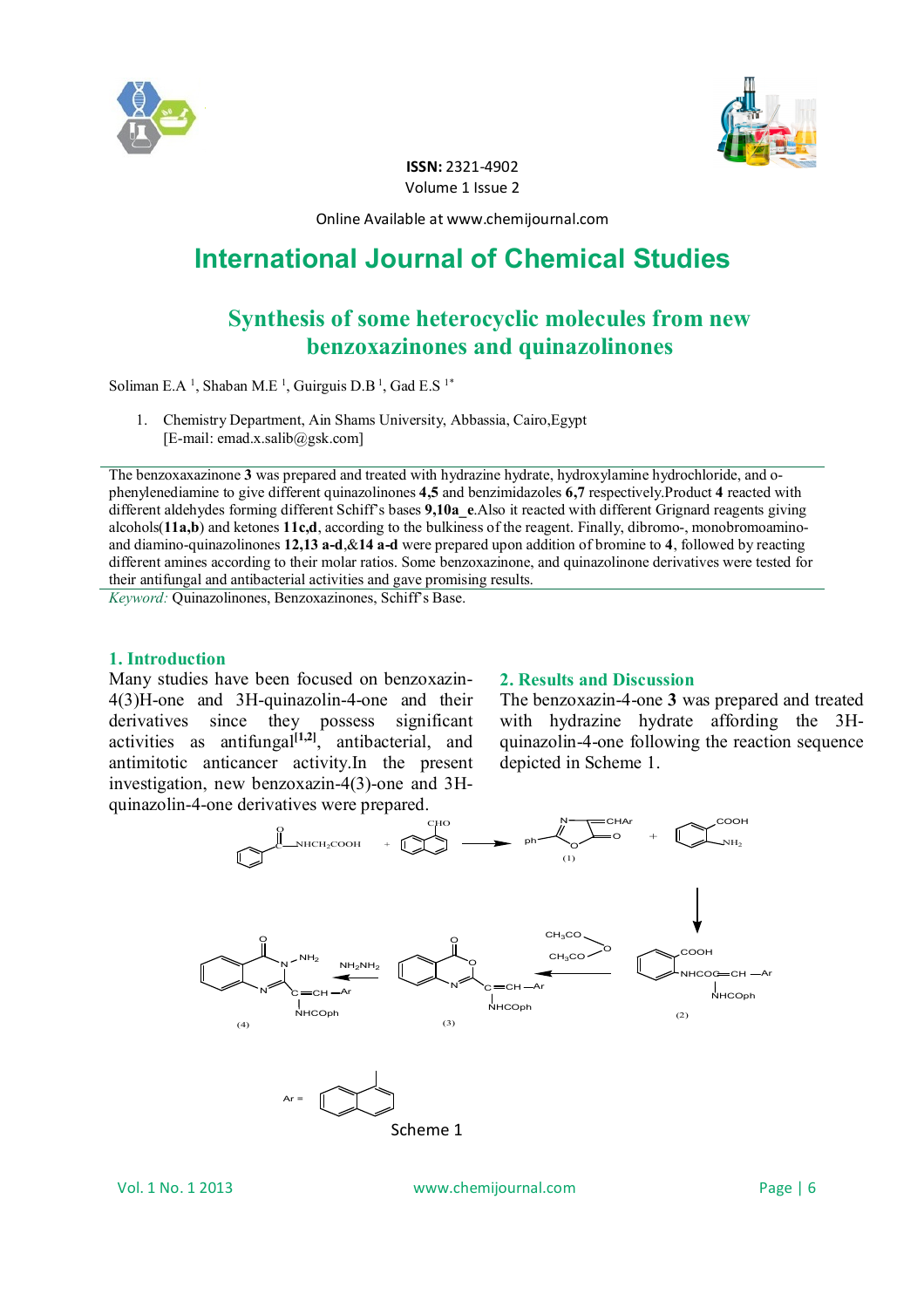#### International Journal of Chemical Studies

Previously<sup>[3]</sup>, it was reported that the 4H-3,1benzoxazinone derivatives gave the corresponding 3-quinazolin-4-one when reacted with hydroxylamine hydrochloride .Thus, in our case when the benzoxazinone **3** was treated with hydroxylamine hydrochloride , the 3hydroxyquinazolin-4-one derivative **5** was obtained. In spite of correct analytical data and I.R., the structure of 5 was also proved by  $C^{13}$ NMR

 $Ar =$ 

It has been reported**[4]** that the condensation of 2 aryl(alkyl)benzoxazinone with ophenylenediamine ,gave the corresponding 2 aryl-3-hetaryl-4H3,1 quinazolinones ,however in our study,by fusion of **3** with ophenylenediamine,the hetorocyclic benzoimidazole derivative **6** was formed .Furthermore on treating **6** with hydrazine hydrate or phenyl hydrazine in n- butanol,the corresponding hydrazino or phenylhydrazino derivatives **7 a,b** were respectively obtained.(c.f.scheme 2).The structures of **3, 4, 6,**  & **7** were confirmed from analytical as well as spectral data.



Owing to the great importance of the Schiff's bases as possessing antimicrobial and antibacterial activities**[5]** the authors focused their attention on preparing new Schiff's bases bearing quinazoline moiety. Thus refluxing **4** with hydrazine hydrate in n-butanol, gave the hydrazino derivative **8** which undergoes condensation with thiophene-2-carboxaldehyde giving the Schiff's base **9**.In spite of all analytical and spectral data for proving the structure of **9**,an authentic reaction was done by refluxing **10e** with hydrazine hydrate giving **9** in good yield.

Also **4** reacted with different aldehydes namely 2 chloro-5-nitrobenzaldehyde, indole-3 carboxaldehyde,2-chlorobenzaldehyde, and thiophene-2-carboxaldehyde(c.f. Scheme 3),to give the Schiff 's bases **10a-e** .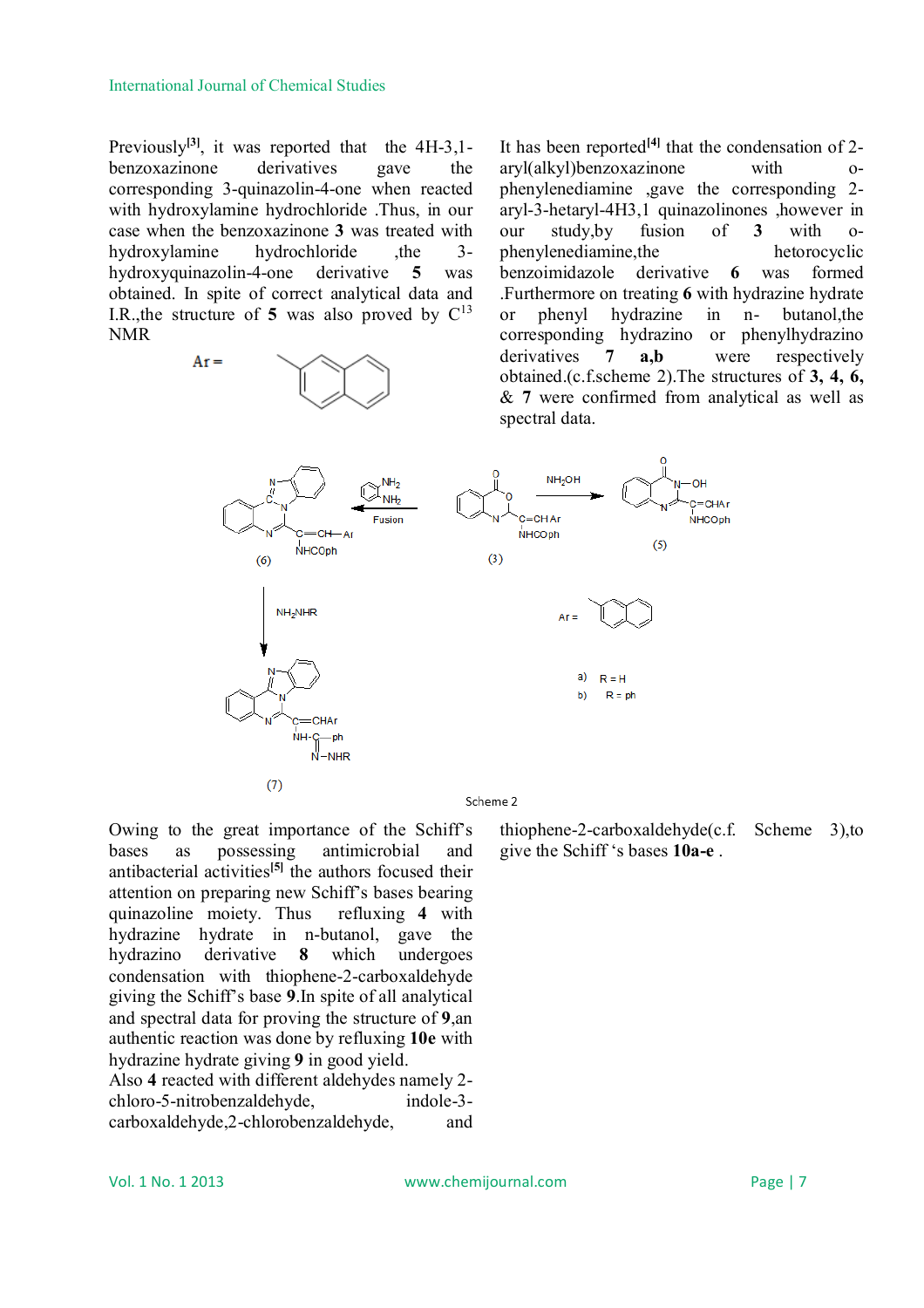

When different Grignard reagents namely phenylmagnesium bromide, methylmagnesium iodide, benzylmagnesium bromide, and naphthylmagnesium bromide reacted with the quinazolinone **4**,different products were achieved according to the reagent (c.f.Scheme 4).Thus in the case of non-bulky reagent, a 4-substituted quinazolinol derivatives **11a,b** were obtained,

while with a bulky reagent, ketones **11c,d** were formed<sup>[6,7]</sup>. Thus, the reaction products depend on the bulkiness of the reagent which causes steric hindrance at position 4. The product's structures(11c,d) were confirmed from IR showing new ketonic group  $\gamma$ C=O at 1735&1750 cm.



Finally, addition of liquid bromine to **3**, gave the dibromo derivative **12** which, on turn reacted with different amines namely benzylamine,4 methyl aniline,piperidine, and morpholine in molar ratios giving the monobromoamino

derivatives **13** and the diamino derivatives **14** in good yield(c.f.Scheme 5 ).All the structures of the previous products were inferred from their analytical data as well as spectral data.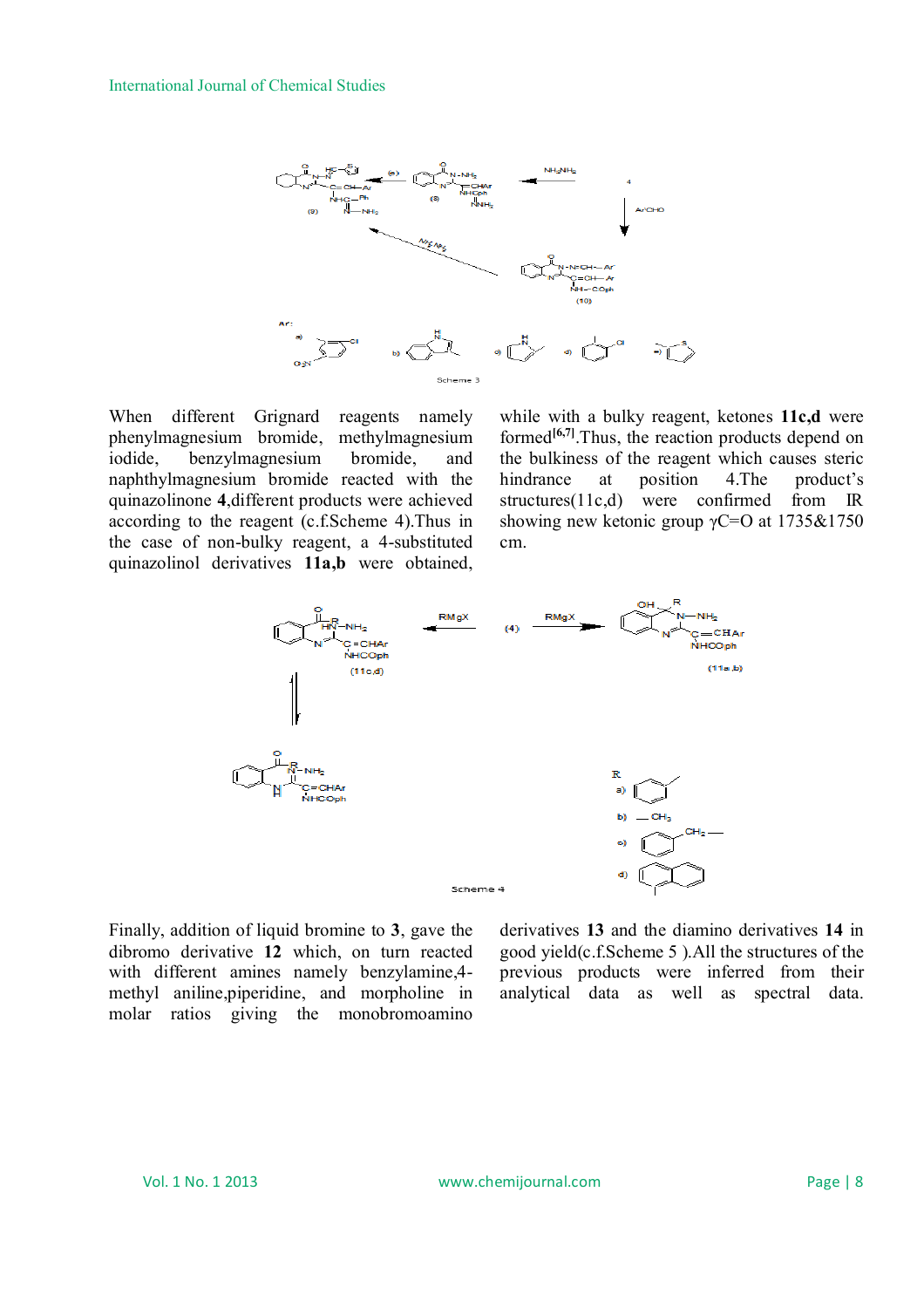#### International Journal of Chemical Studies



**Table:** Results of the biological activities for antibacterial & antifungal agents

| Compound        | <b>Bacteria</b>             |                              |                          |           | Fungi             |           |                              |                          |
|-----------------|-----------------------------|------------------------------|--------------------------|-----------|-------------------|-----------|------------------------------|--------------------------|
|                 | Gram+(Bacillus<br>subtilis) |                              | Gram-(E-Coli)            |           | Aspergillus niger |           | Fusarium spp.                |                          |
|                 | $10$ ppm                    | $100$ ppm                    | $10$ ppm                 | $100$ ppm | $10$ ppm          | $100$ ppm | $10$ ppm                     | $100$ ppm                |
|                 | -                           | $\overline{\phantom{0}}$     | $\overline{\phantom{a}}$ |           | $^{+}$            | $^{+}$    | $^{+}$                       | $+$                      |
| $\overline{2}$  | -                           | $^{+}$                       | $\overline{\phantom{0}}$ | $^{+}$    |                   | $+$       | $\overline{\phantom{0}}$     | $^{+}$                   |
| 3               | -                           | $^{+}$                       | $\overline{\phantom{0}}$ | $^{+}$    |                   | $\,$      |                              | $\overline{\phantom{a}}$ |
| 8               | -                           | $\qquad \qquad \blacksquare$ | $\overline{\phantom{0}}$ | $^{+}$    | $^{+}$            | $++$      | $^{+}$                       | $++$                     |
| 9               |                             |                              |                          |           | $^{+}$            | $++$      | $^{+}$                       | $++$                     |
| 10 <sub>e</sub> |                             | -                            |                          | $^{+}$    |                   | $++$      | -                            | $+$                      |
| 11a             | -                           | $^{+}$                       | $\overline{\phantom{0}}$ |           | $+$               | $^{+}$    | $\qquad \qquad \blacksquare$ | $\overline{\phantom{a}}$ |
| 11 <sub>b</sub> |                             | $^{+}$                       | $\overline{\phantom{0}}$ |           |                   | $^{+}$    | $\,$                         | $\overline{\phantom{a}}$ |
| 13 <sub>b</sub> |                             | $^{+}$                       | -                        | $+$       |                   | $^{+}$    | -                            | $\blacksquare$           |
| 13c             |                             |                              | $\overline{\phantom{0}}$ |           | $+$               | $++$      | $^{+}$                       | $++$                     |

Antimicrobial: Nizo-arm Antifungal: Penicillin

#### **3. Experimental**

All melting points are uncorrected.IR spectra were recorded in on Pye-Unicam SP 1200 spectrophotometer using KBr wafer technique. The H<sup>1</sup>-NMR spectra were determined on Varian Gemini 200 MHz, using TMS as internal standard (chemical shifts in δ-scale).EI-MS were measured on Shimadzu-GC-MS operating at 70 eV.C<sup>13</sup>-NMR spectra were measured on JOEL 75 MHz. Elemental analysis were carried out at the Microanalytical Center at Cairo University.TLC on silica gel plates (Merk 60,F254) was used to monitor the reaction and for testing the purity of the products.

# **3.1. 5-naphthylidene 2-phenyloxazol-4-one (1)**

A mixture of hippuric acid(0.01 mole), naphthaldehyde(0.01mole),sodium acetate(anhydrous)(0.03moles) and acetic anhydride was heated on a water bath for two hrs.The reaction mixture was cooled and poured into cold water to separate(1) m.p.166-167  $\degree$ C (60% yield)which was filtered off and crystallized from ethanol.IR(γcm- $1$ ):1770(C=O),1636(C=N).Anal.\Cald. for C<sub>20</sub>  $H_{13}NO_{2,(299)}$ 

:C,80.3;H,4.3;N,4.7.Found:C,80.7;H,4.4;N,4.3.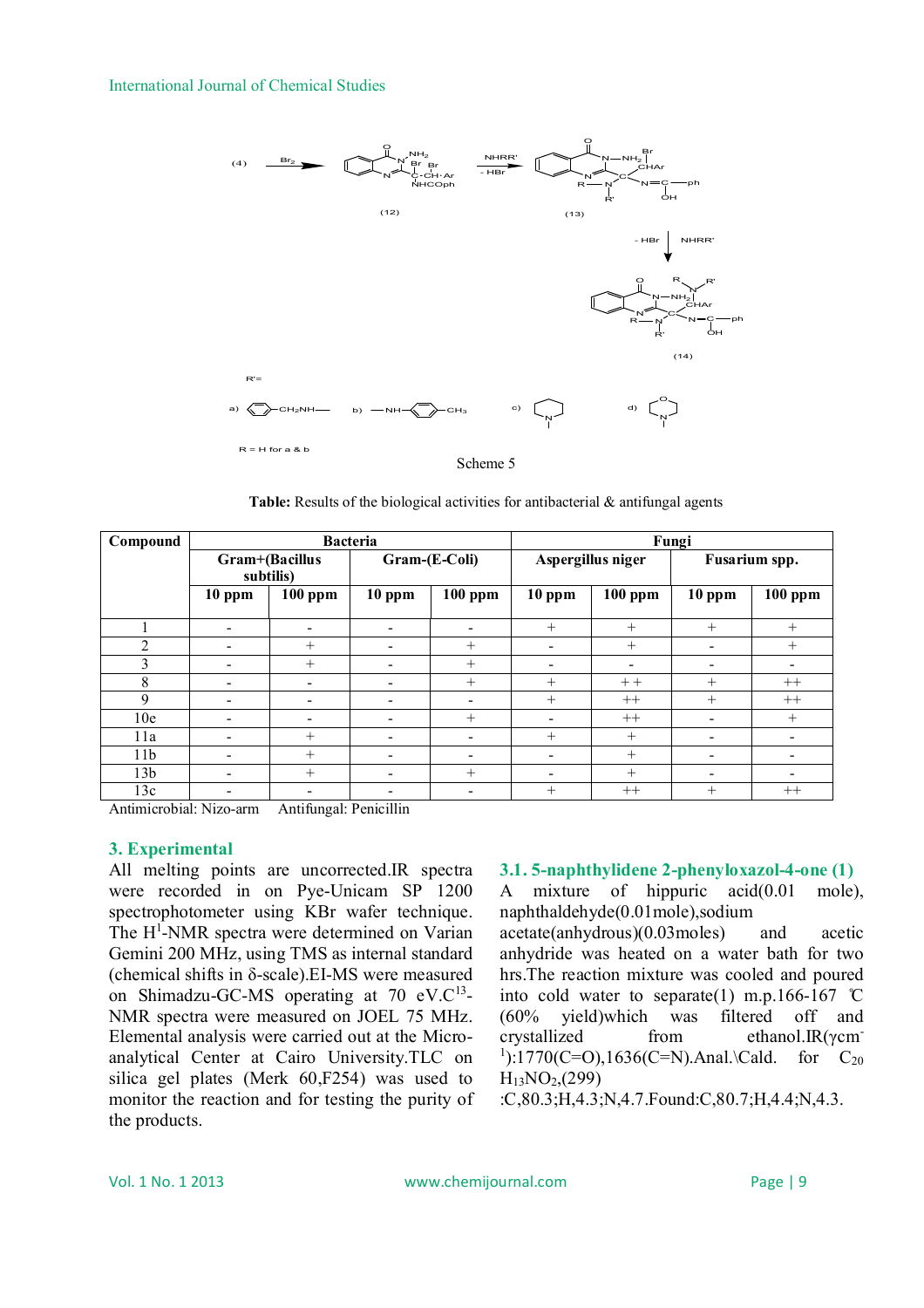# **3.2. 2-(α-Benzoylamino-β-2 naphthylacrylamido)benzoic acid ( 2)**

A mixture of (1)(0.01mole) and anthranilic acid (0.01mole) was refluxed in 20ml of acetic acid for 6 hrs, cooled and poured into cold water. A yellow ppt. was formed, m.p. 219 220 °C(75%yield) and crystallized from benzene.IR(γcm-1 )3600-3200(NH),1710- 1650(C=O),1600-1580(NH).Anal.\Calcd.for  $C_{27}H_{20}N_{2}O_{4}$ , (436): C, 74.3; H, 4.6; N, 6.4. Found: C, 7 4.5;H,5.0;N,6.3.

#### **3.3. 2-(α-benzoylamino-β-2 naphthylacrylamido-4H-3,1-benzoxazin-4one ( 3 )**

A mixture of(2)(0.01mole) and acetic anhydride(25ml) was refluxed at  $150-170$   $\degree$  C using "Water Separator System" for one hr. The mixture was left under hood system for half an hr., a yellow solid was separated, filtered off and crystallized from pet.ether giving(3) m.p.156 ̊- 157 C(90%yield).IR(γcm<sup>-1</sup>):3300-3200(NH),1750-1710(C=O),1630-

1590(C=N),1130,1150(C-O).Anal\Cald for C27H18N2O3,(418):C,77.5;H,4.3;N,6.65.Found:C, 77.6;H,4.1;N,6.5.

# **3.4. 2(Z or E)[2'-benzamido-α-naphthylidene methyl] 3-amino-4-H-3,1-quinazolin-4-one ( 4)**

A solution of(3)(0.01mole) and hydrazine hydrate(0.01mole)in 50 ml n-butanol was refluxed for 3 hrs.A yellow solid was separated  $(80\%$ yield),m.p.75  $\degree$ -76 °C and crystallized from diethyl ether.IR( $\gamma$ cm<sup>-1</sup>):3600-3200(NH),1699-1655(C=O),1560(C=N);H<sup>1</sup> -NMR(DMSO  $d<sub>6</sub>$ )δ(ppm):10.9-9(s,2H,enolic form),9.7(s,1H,NH

exchangeable with  $D_2O$  ), 8.9-7.4(m, 16H, aromatic protons), $4.1$ (s, $2H$ , $NH_2$  exchangeable with D<sub>2</sub>O ),).Anal.\Calcd for  $C_{27}H_2N_4O_2$ ,(432): C,75;H,4.6;N,12.9.Found:C,75.3;H,5;N,12.9.

#### **3.5. 2(Z\E)[2'-benzamido-α-naphthylidene methyl]3-amino-4-H-3,1-quinazolin-4-ol (5)**

A solution of(3)(0.01mole) and hydroxylamine hydrochloride(o.015mole) in 30ml ethyl alcohol was heated under reflux for 3 hrs.An orange solid was formed, crystallized from benzene,(90%yield)and has m.p.165°-166 °C. IR

 $(\gamma$ cm<sup>-1</sup>):3700-

3200(NH),1689,1645(C=O),1578(C=N).Anal.\Ca lcd for C27H19N3O<sup>3</sup> ,(433):C,74.8;H,4.4;N,9.7.Found:C,74,6;H4.6;N, 9.9.

#### **3.6. 2-(Z \E)-(1-naphthyl-1-benzo[d] imidazo[1,2-c]quinazolin-6-yl)ethen-1ylbenzamide (6)**

A mixture of (3) (0.01mole) and ophenylenediamine(0.01mole)was fused in an oil bath at 150 $\degree$ -160  $\degree$ C for about 4 hrs. The obtained brown solid was crystallized from pet.ether m.p.78 ° -79 ° C (85% yield).IR(γ cm<sup>-1</sup>):3652- $3250(NH)$ ,1657(C=O),1597(C=N).  $H^1$ -NMR(DMSO

 $d_6$ )δ(ppm):10.1(s,1H,NHexchangeable with  $D_2O$ )8.2-7.1(m,20 H,aromatic protons),2.5(s,1H,CH=C).MS m|z(%):494  $M^+(23)$ ,272(25%),151(32%),145(36%)105(34%) ,68(79)56(100).Anal.\Calcd for C33H22N4O,(490): C,80.8;H,4.5;N,11.4.Found :C,80.7;H,4.7;N,11.2.

#### **3.7. Action of hydrazine hydrate or phenylhydrazine on (6); formation of hydrazine or phenylhydrazino derivatives of (7)**

A solution of  $(6)(0.01)$  mole) and hydrazine hydrate or phenylhydrazine(0.01mole ) in 50ml n-butanol was refluxed for 4 hrs. A solid was separated and crystallized from the proper solvent. (7 a) (40% yield),m.p.78 ̊- 80 ̊C, brown solid, crystallized from benzene.IR(  $\gamma$ cm<sup>-1</sup>)3650-3200(NH),1662(C=N):Anal\Calcd for  $C_{33}H_{24}N_{6}$ , (486): C,78.6;H,4.8;N,16.7.Found:C,78.2;H,5.2;N,16.1.  $(7 b)$  (50% yield), m.p.85 -87<sup>°</sup> C, reddish brown ppt., crystallized from benzene.IR( $γ$ cm<sup>-1</sup>):3650- $3200(NH)$ ,1662,1599(C=N).  $H^1$ -NMR(DMSO d6)δ(ppm):8.2-7(m,25H,aromatic protons), $2.6$ (s, $1H$ ,CH=C).MS  $m|z(%):578(M^+(35%),243(33%),151(42%),65(10))$ 0%),55(82%)Anal.\Calcd for C39H26N6,(578): C,80.7;H,4.8;N,14.5.Found:C,80.5;H,5;N,14.3.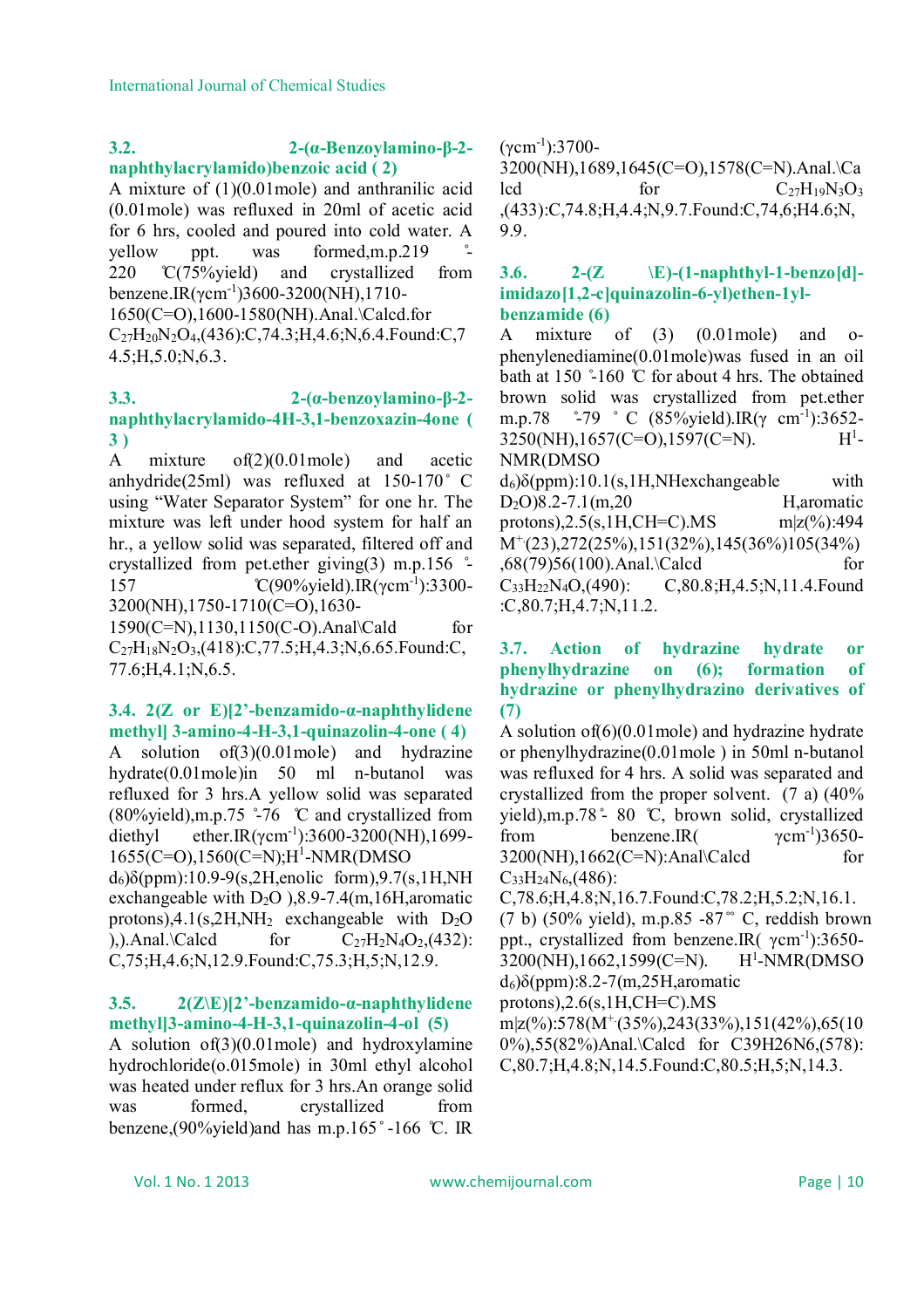#### **3.8. Schiff's Base Formation (8)**

A solution of(4)(0.01mole) and hydrazine hydrate(0.01mole) in 50ml n-butanol was refluxed for 3 hrs.A yellow solid was formed, crystallized from diethyl ether, m.p.86 °C(85% vield).IR(γcm ):3759-3200(NH),1651(C=O),1564(C=N).Anal.\Calcd for  $C_{27}H_{22}N_6O(424)$ :  $C_{72.6}M_{4.9}N_{18.8}$ . Found:C,72.5;H,5.1;N,18.7.

#### **3.9. Condensation of (8) with aldehydes; formation of Schiff's base (9)**

A solution of (8) (0.01mole) and thiophene-2 carboxaldehyde in 50 ml ethanol and few drops of piperidine was refluxed for 4 hrs. The solid formed was washed with water and HCl, crystallized from butanol,m.p.190 ̊ C  $(75\% \text{yield})$ .IR $(\gamma \text{cm}^{-1})$ ):3700- 3200(NH),1629(C=O),1588(C=N).MS

m|z(%)M<sup>+</sup>542(1),445(1.4),247(100),171(48),83( 13).Anal.\Calcd

forC32H24N6OS(540):C,71.1;H,4.4;N,15.5.Found: C,70.9;H,4.6;N,15.4.

# **3.10. Authentic Method for the Formation of (9)**

A solution of $(10_e)$   $(0.01$ mole) and hydrazine hydrate (0.01mole) in 50 ml n-butanol was heated under reflux for 3 hrs.After evaporation of the solvent, a solid was separated on cooling which was crystallized from ethanol m.p.190 °C,90% yield.

# **3.11. Condensation of (4) with different aldehydes; formation of different Schiff's bases(10a-e)**

A solution of(4)(0.01mole) and different aromatic aldehydes namely 2-chloro-5-nitrobenzaldehyde, indole-3-carboxaldehyde,2-chlorobenzaldehyde,

and thiophene-2-carboxaldehyde (c.f.Scheme 3) in 50ml ethanol with few drops of piperidine was refluxed for 4 hrs. The solid formed was washed with water and HCl and crystallized from the proper solvent.

(10a): m.p.  $95^{\degree}96^{\degree}C(85\%$ yield), yellow solid crystallized from benzene.IR  $(\gamma$ cm<sup>1</sup>)3500-3200(NH),1720-

1652(C=O),1600(C=N).Anal.\Calcd for

C34H22N5O4Cl(601.5):C,68,H,3.7;N11.7.Found:C ,67.8;H4;N11.5.

(10b): m.p. 223 -225  $\mathbb{C}$  (90 % yield), brown solid crystallized from benzene. IR( $\gamma$ cm<sup>-1</sup>)3600-3200(NH),1715,1650(C=O),1589(C=N).Anal\Cal cd for

 $C_{36}H_{25}N_5O_2(559)$ :C,77.3;H,4.5;N,12.5.Found:C,7 6.9;H,4.8;N,12.4.

(10c): m.p.209  $\degree$ -210 °C (75 % yield), grey solid crystallized from benzene.IR  $(\gamma \text{cm}^{-1})3600 -$ 3200(NH),1740,1650(C=O),1550(C=N).Anal.\Ca lcd for

C32H23N5O2(509):C,75.4;H,4.5;N,13.8.Found:C,7 5.2;H,4.6;N,13.5.

 $(10d)$ : m.p. 99  $\degree$ 100 °C(85% yield), greenish yellow solid crystallized from benzen.IR( γcm-1 3600-

3200(NH),1730,1660(C=O),1588(C=N).Anal.\Ca lcd for

C34H23N4O2Cl(556.5):C,73.6;H,4.1;N,10.1.Found :C,74;H,4.3;N,9.9.

(10e) m.p.199 $\degree$ -200 °C (90%yield), brown ppt. crystallized from benzene.IR $(\gamma cm^{-1})$ .)3600-3200(NH),1669,1650(C=O),1589(C=N).MS

 $m|z(%):M^{+}526(56),256(56),418(100),151(75),12$ 7(45) Anal.\Calcd for  $C_{32}H_{22}N_4O_{2S}(526)$ : C,73;H,4.2;N,10.6.Found:C,72.9;H,4.3;N,10.4.

**3.12. Addition of Grignard reagent to(4);formation of 4-(phenyl or methyl-2 (Z\E)[2-benzamido-α-naphthylidene methyl)3 amino 3,1 quinazolin-4-ol)(11a,b)and N-(Z\E)- 3-hydrazinyl-1-naphthalen-1-yl-3-[2-**

**2(phenylacetyl or naphthyl) phenylimino] prop-1-ene-2-yl) benzamide(11c,d)**

To a suspension of (4)(0.01mole) in dry ether, an ethereal solution of Grignard reagents(0.03moles),namely phenylmagnesium bromide, methylmagnesium iodide, benzylmagnesium bromide, and naphthylmagnesium bromide (c.f.scheme 4) were added. The reaction mixture was refluxed on a water bath for 4 hrs, poured on crushed ice and HCl, a solid was separated which was crystallized from the proper solvent to give (11a-d).

(11a) m.p.88  $\degree$ -89°C, greenish yellow solid, crystallized from ethanol,  $(35\%$  yield). IR( $\gamma$ cm<sup>-1</sup>) 3700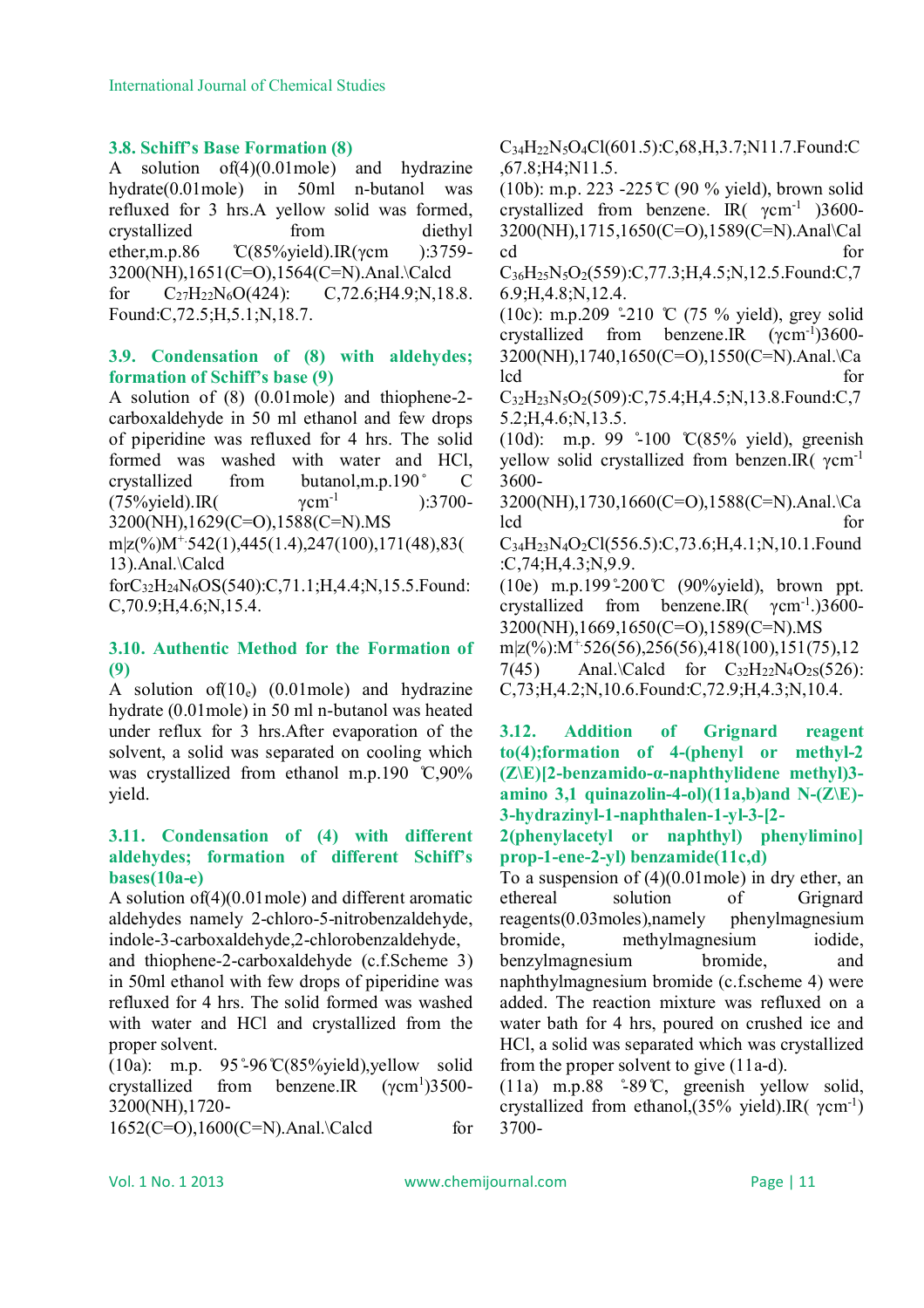3200(NH),(OH),1659(C=O),1600(C=N).MS m|z(%):M+.510(12),151(82),127(18),105(19),74( 100). Anal.\Calcd for

 $C_{33}H_{26}N_4O_2(510)$ :C,77.6;H,5.1;N10.9.Found:C,7 7.4;H,5;N,11.1

 $(11b)$  m.p.108  $\degree$ -109 °C,dark yellow solid, crystallized from ethanol ,  $(60\% \text{ yield})$ . IR(γcm<sup>-1</sup>) 3700-3200(NH),(OH),1675(C=O),1600(C=N)).

H 1 -NMR(DMSO -

 $d_6$ )δ(ppm)10(s,1H,OH),9.9(S,1H,NH

exchangeable with  $D_2O$  ), 8.9-7.4(m, 16H, aromatic protons), $4.2$ (s, $2H$ , $NH<sub>2</sub>$  exchangeable with  $D_2O$ ), $2.5(s, 1H, CH=)$ ,  $1.7(s, 3H, CH_3)$  )MS  $m|z(\frac{9}{6})M^{+}$ .

448(2),374(2),176(20),127(16)(Anal.\Calcd for  $C_{28}H_{24}N_{4}O_{2}(448)$ :C,75;H,5.4;N,12.5.Found:C,74. 9;H,5.9;N,12.3.

(11c) m.p.59  $\degree$ -62 °C, reddish brown solid, crystallized from ethanol,  $(40\%$  yield). IR( γcm<sup>-1</sup>) 3600-3200(NH),1735,1672(C=O),1587(C=N)H<sup>1</sup> - NMR(DMSOd6)δ(ppm)10(s,2H),9.74,9.72(s,2H,2 NH exchangeable with D<sub>2</sub>O), 7.9-7.4(m, 21H, aromatic protons) $4.3$ (s, $2H$ ,NH<sub>2</sub> exchangeable with  $D_2O$ ,  $2.5(2,1H,CH=C)$ ,  $1.8(s,2H,$  $CH<sub>2</sub>$ ).Anal\Calcd for

C34H28N4O2(524):C,77.8;H,5.3;N,10.7.

Found:C,77.7;H,5.5;N,10.5.

(11d) m.p.97  $\degree$ -98 °C, brown solid, crystallized from ethanol,(50%yield).Anal.\Calcd for C37H28N4O2(560):C,79.3;H,5;N,10.Found:C,79.2; H,5.2;N,9.9.

#### **3.13. Addition of bromine to (4);formation of the dibromoquinazlin-4-one derivative (12)**

To a solution of (4)(0.01mole) in 30ml chloroform, liquid bromine(30ml) was added dropwise over a period of 2 hrs.A reddish brown solid was separated, filtered off, crystallized from benzene,m.p.64  $\degree$ -66 °C(80% yield) .IR(  $\gamma$ cm<sup>-1</sup>) 3750-

3200(NH),1715,1680(C=O),1600(C=N),530(C-Br).Anal.\Calcd for  $C_{27}H_{20}N_{4}O_{2}Br_{2}(592)$ :C,54.7;H,3.4;N,9.5.Found:

54.9;H,3.7;N,9.4.

**3.14 Action of amines on the dibromide(12);formation of** 

**monoaminosubstituted derivatives of (4), (13ad)**

To a mixture of (0.01mole) of (12) in 30ml ethanol, the amines namely benzylamine,4 methyl aniline,piperidine, and morpholine (c.f. scheme 5) were added. The reaction mixture was refluxed for 3 hrs. A solid was separated and crystallized from the proper solvent giving(13ad).

(13a) m.p.108 $\degree$ -109 $\degree$ C, grey ppt.crystallized from pet .ether  $(66\%$ yield) ). IR $(\gamma$ cm<sup>-1</sup>)3650-3200(NH),1665(C=O),1591(C=N).Anal\Calcd

for  $C_{34}H_{28}N_5O_2Br(618)$ :C,66;H,4.5;N,11.3.Found:C,66.1;H,4.7;N,11.2.

 $(13b)$  m.p.79 $\degree$ 81 °C, brown ppt. crystallized from pet .ether(71%yield). ).IR( $\gamma$ cm<sup>-1</sup>)3675-

3200(NH),1667(C=O),1602(C=N).Anal\Calcd. for  $C_{34}H_{28}N_5O_2Br(618)$ :

C,66;H,4.5;N,11.3.Found:C,66.1;H,4.7;N,11.2. (13c) m.p.69 $\degree$ -70°C, dark grey ppt. crystallized from pet .ether 69 (%yield). IR( $\gamma$ cm<sup>-1</sup>)3675-3195)(NH),1670(C=O),1597(C=N) H<sup>1</sup>  $H^1$ - $NMR(DMSO- d_6)\delta ppm)$ 

10.2,10.1(s,2H),9.7(s,H,NH exchangeable with D2O),8.3-6.3(m,16H,aromatic protons),4.4(s,2H,  $NH<sub>2</sub>$  exchangeable with  $D<sub>2</sub>O$ ),  $2.2$ (s, 1H, CH), 1.6- $0.98(t,4H,2CH<sub>2</sub> m,6H,3 CH<sub>2</sub>)$ , Anal\Calcd for  $C_{32}H_{30}N_5O_2Br(596)$ :

C,64.4;H,5;N,11.7.Found:C,64.8;H,5.2;N,11.9.

(13d) m.p.102 ̊-105 ̊C dark green ppt. crystallized from pet .ether(57%yield) .IR( $γ$ cm<sup>-1</sup>) 3700-

3250(C=N),1669(C=O),1598(C=N).Anal.\calcd for  $C_{31}H_{28}N_5O_3Br(578)$ : C,62.2;H,4.7;N,11.7.Found:C,62.5;H,4.9;N,11.8.

# **3.15 Action of amines on(13a-d);formation of diamino derivatives of(4):(14a-d)**

To a mixture of(0.01mole) of (13a-d) in 30ml ethanol, the amines namely benzylamine,4 methyl aniline,piperidine, and morpholine (c.f.scheme 5) were added. The reaction mixture was refluxed for 6 hrs.A solid was separated and crystallized from the proper solvent giving(14ad).